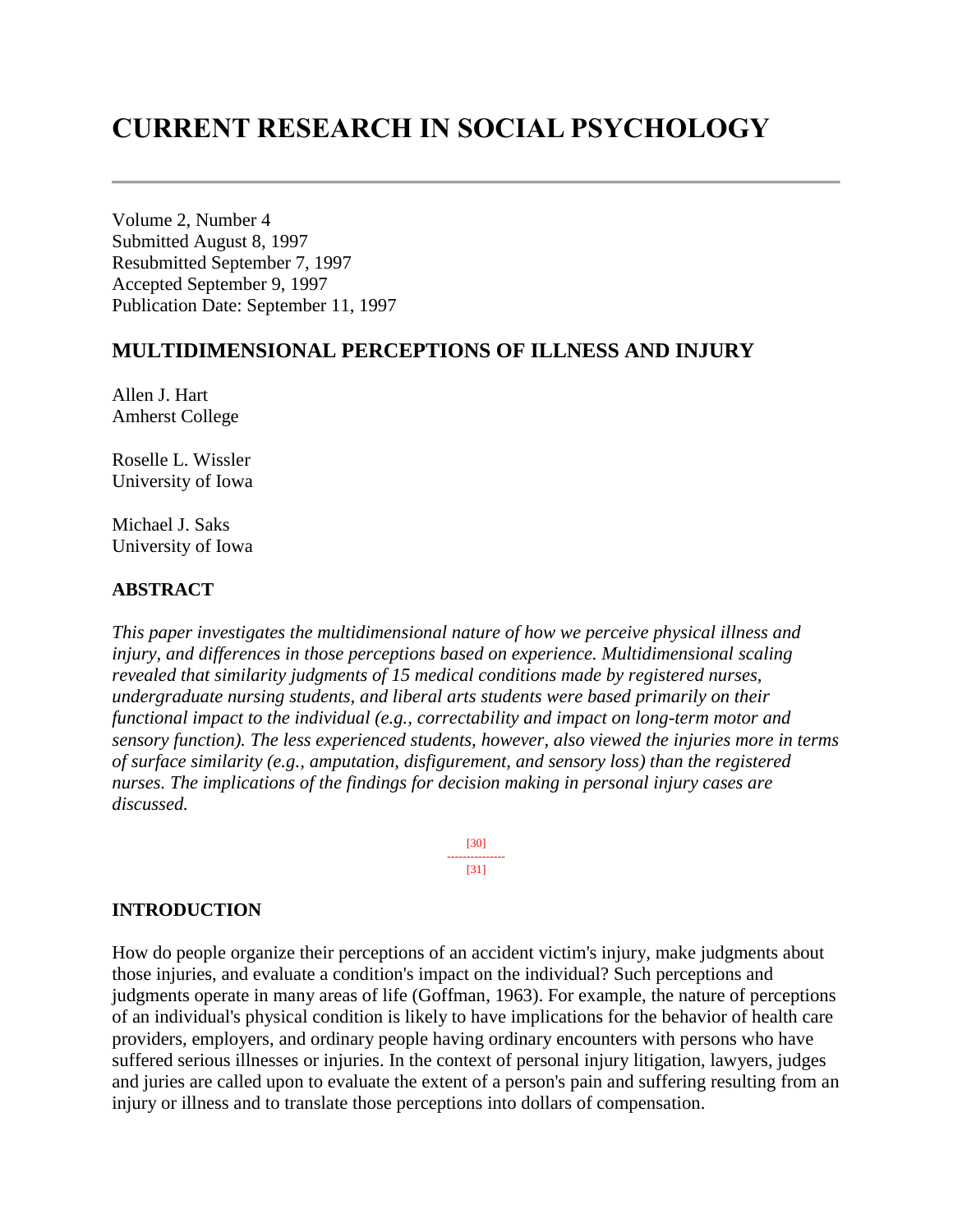Early research has shown injury severity to be an important determinant of reactions to injury and illness (Shontz, 1964). Most researchers have used "severity" to mean how life-threatening the injury or illness is to the individual. Other researchers (e.g., Calabresi, 1970) have extended that conception based on Parsons' (1958) theories to include some consideration of how the injury might incapacitate and therefore "limit or inhibit the performance of accustomed tasks" (p. 167). In addition, determinations of how life-threatening or incapacitating a condition might be largely depend upon technological and medical advances as well as a perceiver's awareness of them. As a result, judgments of injury severity traditionally have been relatively unstable. To date, definitions of injury severity remain both condition- and situation-specific, varying from study to study and population to population.

While all indications are that definitions of severity are somewhat variable, at the same time injury severity has been one of the yardsticks used to judge injury similarity, especially in personal injury cases. In the tort litigation system, compensatory damages are sought to restore victims of tortious injury to the position they were in before the injury, at least to the extent that monetary damages can do so (ALI, 1979). The non-economic harms resulting from personal injury (including pain, suffering, and loss of enjoyment of life) have psychological and social aspects which can be measured only by social consensus.

Students of personal injury litigation have found that injury severity as a single dimension explains some but not all of the variability in non-economic damage awards (Baldus, MacQueen, & Woodworth, 1994; Bovbjerg, Sloan, & Blumstein). Predictability may be hampered because researchers have used a single-dimension conceptualization of injury severity, whereas decision makers may view severity along a variety of dimensions. For example, according to the NAIC's Severity of Injury Scale (1980), burns, surgical material left inside a patient, drug side-effects, and brain damage have identical severity ratings. It is easy to see that rational decision makers still may not view these conditions as equivalent. The present study aims to improve on the available tools for discerning the underlying logic in tort decisions primarily by beginning to map the multidimensional nature of the perceptions of illness and injury.

Additional sources of variability may come from individual differences between decision makers. Systematic differences may exist between decision makers because of their sociodemographic differences, roles they occupy, enduring attitudes, or their experience and skills. Numerous researchers have found that judgments made by novices tend to be based on surface features, whereas expert judgments tend to rely more on abstract principles (Hardiman, Dufresne, & Mestre, 1989; Schoenfeld & Herrmann, 1982). Therefore, a second question is whether persons with varying familiarity with such illnesses and injuries organize their perceptions differently from those for whom such conditions are more novel.

> [31] --------------- [32]

#### **METHOD**

Research participants were from three distinct groups: ten registered nurses with 2-8 years of nursing experience; ten upper-level undergraduate nursing students, each having spent a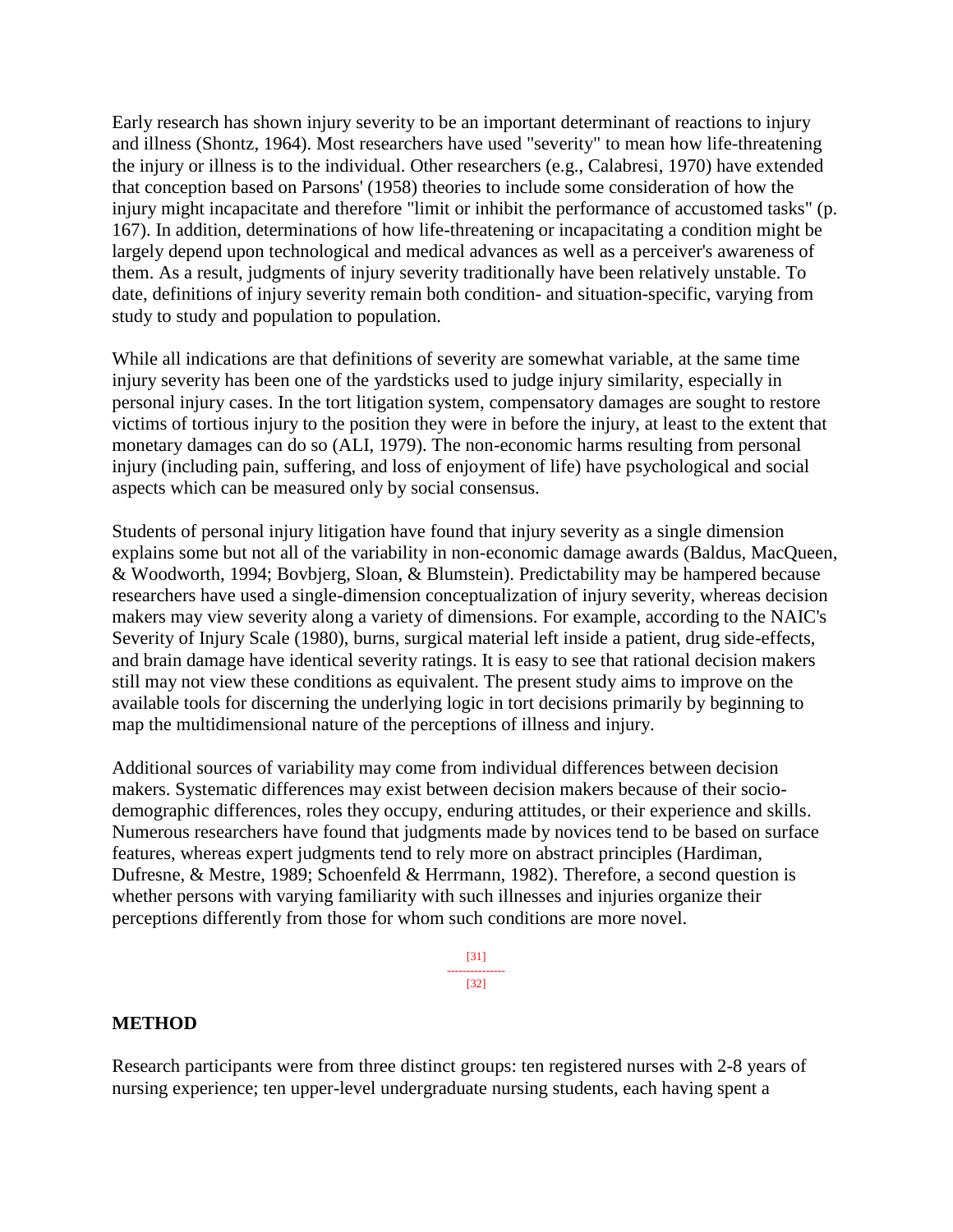cumulative five-month period in two different hospital units as part of their nursing education; and twenty undergraduate liberal arts students.

Participants were read pairs of injuries and illnesses and were asked to rate the similarity of each pair on a 10-point scale. The materials presented consisted of a random ordering of all 105 possible pairings of 15 different injuries and illnesses. The injuries and illnesses consisted of: amputation of one arm above the elbow, amputation of one leg above the knee, amputation of both legs above the knee, severe and chronic back pain, severe cuts on trunk and limbs, severe burns over 25 percent of the body, severe and permanent brain damage, terminal cancer, death, severe facial cuts, fractured ribs and leg, total and permanent loss of hearing, permanent paralysis from the waist down, permanent paralysis from the neck down, and, finally, total and permanent loss of sight. These were selected because they were representative, and displayed the range, of those found in personal injury litigation (see Baldus, MacQueen & Woodworth, 1994).

# **RESULTS**

We conducted multidimensional scaling of each group's reactions to these paired stimuli in order both to try to discover the underlying structure of their perceptions and to compare the different groups' structures to each other. The data submitted to the multidimensional scaling program consisted of a triangular matrix of 105 similarity judgments. The Kruskal method was used for computation; there were no missing values (Kruskal & Wish, 1978). Substantive issues such as interpretability were the primary guides to dimension selection.

It was found that the registered nurses (RNs) tended to judge similarity on functional impairment grounds, e.g., "severe brain damage is the functional equivalent of death." The registered nurses judged death, severe brain damage, quadriplegia, and terminal cancer to be very similar to each other, and dissimilar to fractures. The RNs judged these four most serious conditions to be more similar to each other than did the nursing students who, in turn, saw them as more similar than did the undergraduates. This held for all possible comparisons involving these four conditions with only one exception (the nursing students rated "brain damage and quadriplegia" as less similar than the undergraduates). The undergraduate nursing and liberal arts students were less extreme in their evaluations than the RNs and seemed to judge the conditions based on their surface similarity. For example, the nursing students judged arm amputation and leg amputation as the most similar conditions, and the undergraduates judged sight loss and hearing loss, and paraplegia and amputation of both legs, as the most similar.

The mean similarity ratings for each group were then subjected to a nonmetric multidimensional scaling technique to systematically identify the latent structure of how these injury pairs were perceived. We were particularly interested in the number of dimensions each group used to describe these 105 injury pairs.

## **REGISTERED NURSES**

The following data are based on the 105 similarity judgments averaged across the 10 registered nurses. The stress values for the one- to four-dimensional solutions were .23, .13, .09, and .06, respectively. The largest stress reduction occurred in moving from one to two dimensions; the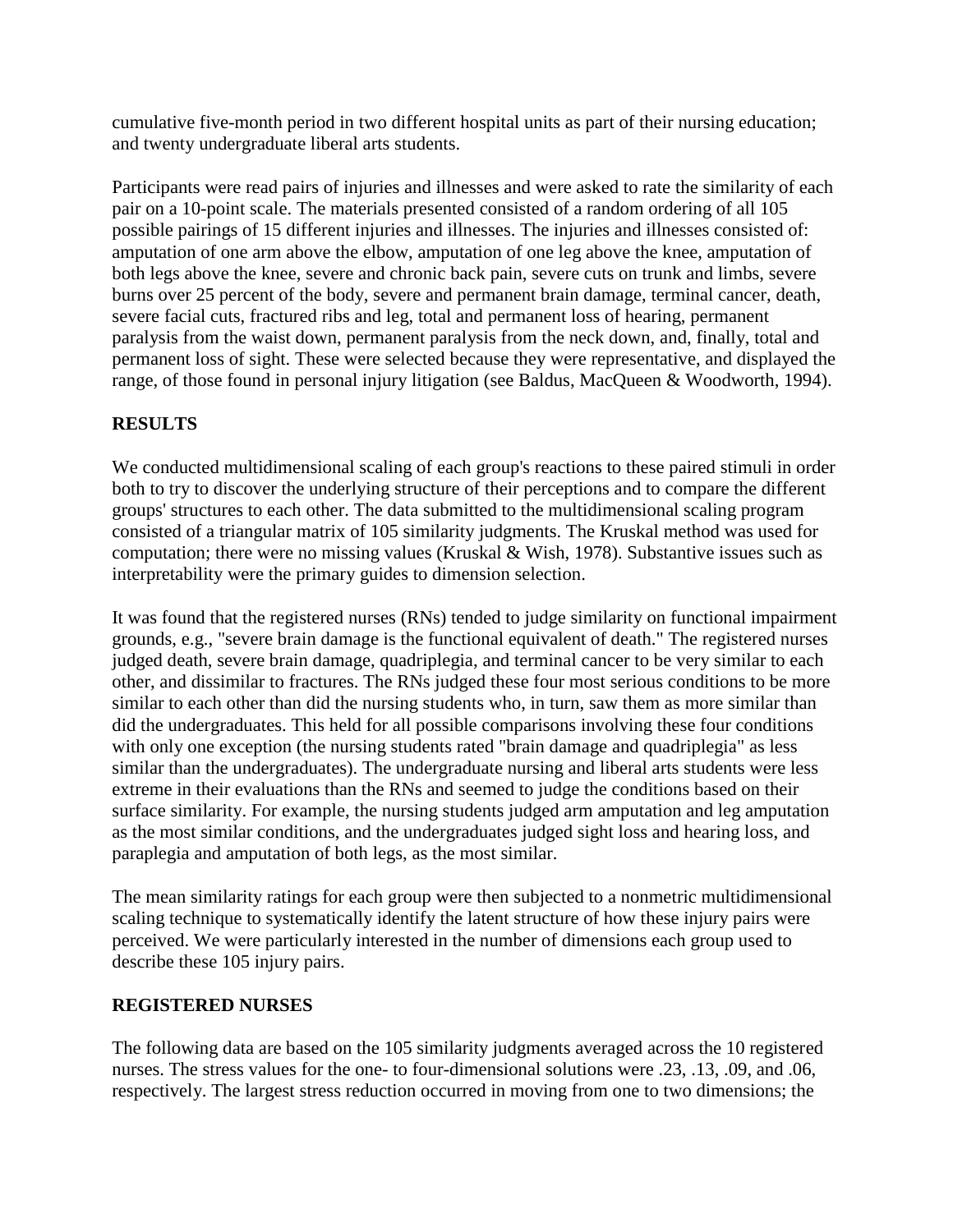most prominent "elbow" occurred at two dimensions. The three- and the four-dimensional solutions did not add interpretable dimensions.

```
[32]
---------------
    [33]
```
Based on our selection criteria, the two-dimensional solution was the most appropriate model. The first dimension is anchored by fractured ribs and leg (1.27), severe and chronic back pain (1.17), and amputation of one arm above the elbow (1.12) at one end, and severe and permanent brain damage (-1.57), death (-1.47), quadriplegia (-1.29), and terminal cancer (-1.27) at the other. With the exception of chronic back pain, this dimension seems to be the injuries' CORRECTABILITY, or the extent to which treatment, rehabilitation or prostheses can correct, reverse or minimize the effects of the injury or illness.

The second dimension is anchored by total and permanent loss of sight (1.46) and amputation of one leg above the knee (1.22) at one end and fractured ribs and leg (-2.24), severe cuts on trunk and limbs (-1.22), and severe facial cuts (-1.01) at the other end. This dimension appears to reflect the injuries' impact on long-term motor and sensory function, though hearing loss did not appear as prominently on the dimension as might have been expected. In addition, the ratings for amputation of two legs, arm amputation, and paraplegia are on the expected pole of the dimension, but are not the most extreme ratings. Nonetheless, the dimension seems to represent the injuries' MOTOR/SENSORY IMPAIRMENT.

## **NURSING STUDENTS**

The following data are based on comparable similarity judgments averaged across the 10 undergraduate nursing students. The stress values for the one- to four-dimensional solutions were .23, .15, .10, and .07, respectively. The largest stress reduction occurred in moving from one to two dimensions; the most prominent "elbow" occurred at two dimensions. Each of the four dimensions was interpretable on conceptual grounds and the three- and four-dimensional solutions further reduced the stress.

Accordingly, the four-dimensional solution was the most appropriate model. Anchoring the first dimension are fractured ribs and leg (1.33), severe cuts on trunk and limbs (1.16), and severe facial cuts (1.11) while at the other end are death (-1.88), severe and permanent brain damage (- 1.58), permanent paralysis from the neck down (-1.17), and terminal cancer (-1.00). This dimension seems to be the injuries' CORRECTABILITY.

The second dimension is anchored by amputation of one leg above the knee (1.72), one arm above the elbow (1.59) and both legs above the knee (1.03) and fractured ribs and leg (-2.12) and severe brain damage (-1.06) at the opposite end. This dimension appears to represent AMPUTATION.

The third dimension is anchored by severe facial cuts (1.58), severe body cuts on trunk and limbs (1.10), and permanent paralysis from the waist down (1.10) at one end, and fractured ribs and leg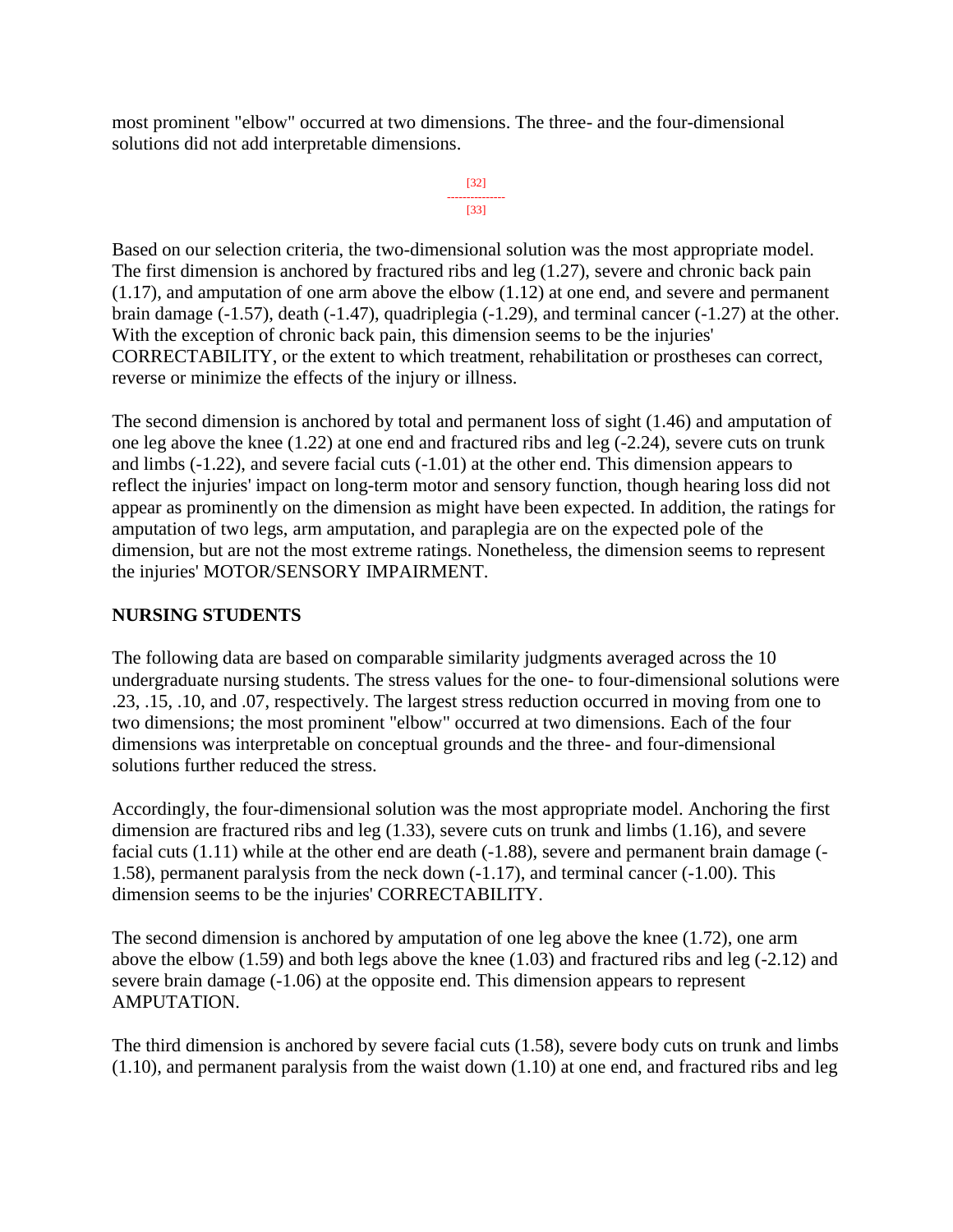(-1.60), permanent paralysis from the neck down (-1.26), and severe and chronic back pain (- 1.15) at the other end. This appears to reflect DISFIGUREMENT.

The fourth dimension is anchored by total and permanent loss of hearing (1.79) and total and permanent loss of sight (1.69) at one end and severe and chronic back pain (-1.55), severe burns (-1.29), and death (-1.03) at the other end. This seems to represent SENSORY LOSS.

> [33] --------------- [34]

## **UNDERGRADUATE STUDENTS**

The following data are based on the 105 judgments of injury similarity averaged across 20 undergraduate students. The stress values for the one- to four-dimensional solutions were .20, .11, .07, and .05, respectively. The largest stress reduction occurred in moving from one to two dimensions; the most prominent "elbow" occurred at two dimensions. The four-dimensional solution did not add an interpretable dimension, although the three-dimensional solution further reduced the stress.

Based on our selection criteria, the three-dimensional solution was the most appropriate model. The first dimension is anchored by severe cuts on trunk and limbs (1.37), fractured ribs and leg (1.19), severe and chronic back pain (1.13), and severe facial cuts (1.00) at one end and death (- 1.49), severe and permanent brain damage (-1.40), terminal cancer (-1.40), and permanent paralysis from the neck down (-1.05) at the other end. With the exception of chronic back pain, this dimension seems to reflect the injuries' CORRECTABILITY.

The second dimension is anchored by amputation of one leg above the knee (1.75), amputation of one arm above the elbow (1.54), and amputation of both legs above the knee (1.14) at one end, and fractured ribs and leg  $(-2.01)$ , death  $(-1.22)$ , and back pain  $(-1.00)$  at the other end. This appears to represent AMPUTATION.

The third dimension is anchored by total and permanent loss of hearing (1.85), total and permanent loss of sight (1.63), and severe and chronic back pain (1.24) at one end and severe burns (-1.32), fractured ribs and leg (-1.24), and severe facial cuts (-1.01) at the other. This dimension appears to be the extent to which the condition produces SENSORY LOSS.

## **DISCUSSION**

The major contributions of our study are that we provide evidence for the multidimensional organization of perceptions of illness and injury and show that experience affects the way those perceptions are organized. Our data provide both descriptive labels and rank orderings of illnesses and injuries that allow for a more vivid depiction of the defining attributes of each dimension. In fact, our data show (1) that what earlier researchers have called "severity" might be more accurately labeled as "correctability" (the extent to which treatment, rehabilitation or prostheses can correct, reverse or minimize the effects of the injury or illness) and, thus, similar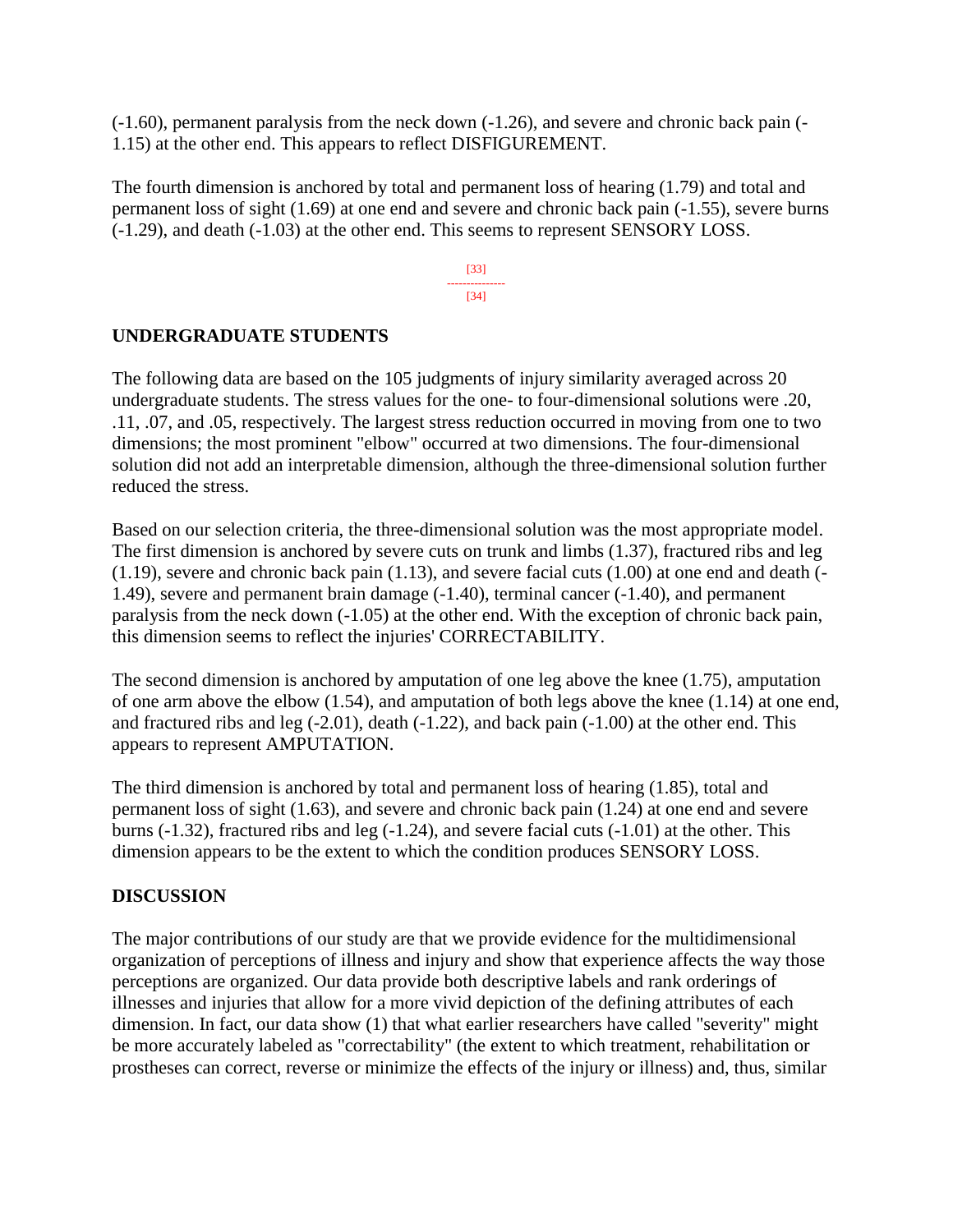to Calabresi's (1970) construct have a broader conception than "life-threatening," and (2) that conceptions of severity are based on multiple dimensions.

Our research implies that multiple criteria are used to organize perceptions of injury and illness in cognition. This finding could explain some or much of the apparent difficulty encountered in predicting jury awards for pain and suffering. Most efforts to predict those awards rely on unidimensional notions of severity (e.g., Bovbjerg et al., 1989; NAIC, 1980). But if perceptions of pain and suffering occupy, instead, a multidimensional psychological space -- and for amateurs that space is even more complex than it is for professionals, as our data suggest is the case -- then it would not be surprising that unidimensional efforts fail to achieve greater predictability. By developing multi-dimensional prediction models, the ability to predict such jury awards might improve substantially. And those improvements could have repercussions throughout the system of personal injury litigation and beyond -- affecting settlement negotiations, law reform directed at the jury system, decisions whether to develop and market certain products, whether to practice defensive medicine, and so on.

> [34] --------------- [35]

The between-group findings add to the research on expert-novice decision-making differences. In fact, each of the three groups of respondents organized the injuries and illnesses along partially overlapping, yet separate dimensions. Consistent with research in other settings (e.g., Chi, Feltovich, & Glaser, 1981; Hardiman et al., 1989; Schoenfeld & Herrmann, 1982; Shanteau, 1988, 1992), we found that experienced personnel judged injury similarity in a more abstract manner, based on the functional impact on the individual, compared to less experienced respondents who relied on the surface features of the conditions. That is, after the first dimension, more experienced registered nurses judged injury and illness similarity along fundamentally different dimensions than did less-experienced respondents.

Further, compared to the two student populations, the registered nurses organized the conditions along fewer dimensions and made more extreme ratings of the similarity or difference of the conditions, suggesting they had greater confidence in their judgments. It has been argued that what distinguishes an expert from a novice on a judgmental task is not the quantity of the information on which each group's judgments are based, but rather the way the information is used (Shanteau, 1992). Experts do not necessarily use more information, nor do experts combine information in a more complicated way, but experts are better able to separate the "wheat from the chaff." However, it is possible that our observed expert-novice differences in perception result not only from differences in expertise, but they also may be influenced by other subject variables (e.g., ability, age, aptitude, attention levels, cohort group, maturity).

An alternative explanation for these findings is that those participants more fully socialized into the medical community may have more fully adopted the medical model of illness and injury. Under this model, the individual is assumed to be the agent of the illness and/or injury; that is, the cause rests within the individual. Other models, notably more "sociological" ones, assume that the disability is a function of the interaction between the individual's physiological needs and an environment which fails to accommodate individuals with different capabilities (c.f. Hahn, 1984). Consequently, the registered nurses would be more likely to focus on the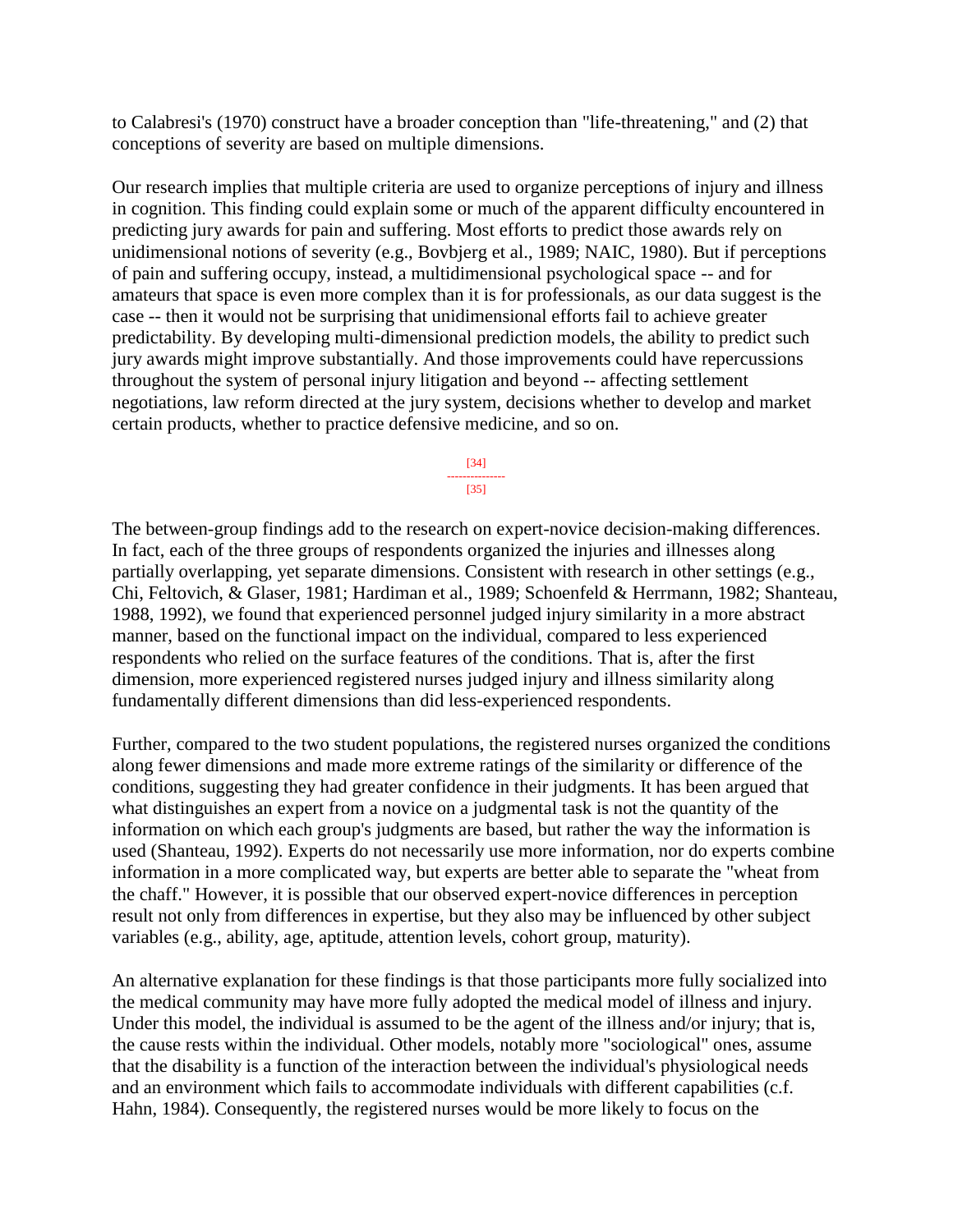physiological components and treatability of the individual's illness or injury, while nursing students or lay people would think less in terms of the medical model. Thus, the differences may be due to the registered nurses adopting a different perspective on injury and illness instead of or in addition to their greater degree of experience with these conditions.

We conclude by noting that individuals with stigmatizing conditions are susceptible to negative stereotypes, are generally devalued in the society, and encounter disproportionately negative interpersonal interactions. Many injuries, illnesses, and other traumatic events can potentially produce stigmatizing results, at least temporarily. How these conditions are perceived is important for understanding how people with these conditions might be treated socially, professionally, and legally.

> [35] --------------- [36]

#### **AUTHORS' NOTE**

This research was partially supported by an Interdisciplinary Research Grant from the Center for Advanced Studies, University of Iowa, awarded to the first author. The authors would like to thank Stephen Dunbar, Mary Duve, Pamela Group, Margaret Hart, Marian Morry, and Jason Virtue for their assistance. Correspondence concerning this article should be addressed to Allen J. Hart, P.O. Box 5000, Department of Psychology, Amherst College, Amherst, MA 01002- 5000, [ajhart@amherst.edu.](mailto:ajhart@amherst.edu)

#### **REFERENCES**

ALI, American Law Institute (1979). Restatement of the law of torts second. St. Paul, MN: Author.

Baldus, D., MacQueen, J., & Woodworth, G. (1994). Improving judicial oversight of jury damage assessments: A proposal for the comparative additur/Remittitur review of awards for nonpecuniary harms and punitive damages. Unpublished report. Washington, DC: State Justice Institute.

Bovbjerg, R., Sloan, F. A., & Blumstein, J. F. (1989). "Valuing life and limb in tort: Scheduling 'pain and suffering'." Northwestern University Law Review 83:908.

Calabresi, G. (1970). The Cost of Accidents: A Legal and Economic Analysis. New Haven: Yale University Press.

Chi, M. T. H., Feltovich, P. J., & Glaser, R. (1981). "Categorization and representation of physics problems by experts and novices." Cognitive Science 5:121-152.

Goffman, E. (1963). Stigma: Notes on the Management of Spoiled Identity. Englewood Cliffs, NJ: Prentice-Hall.